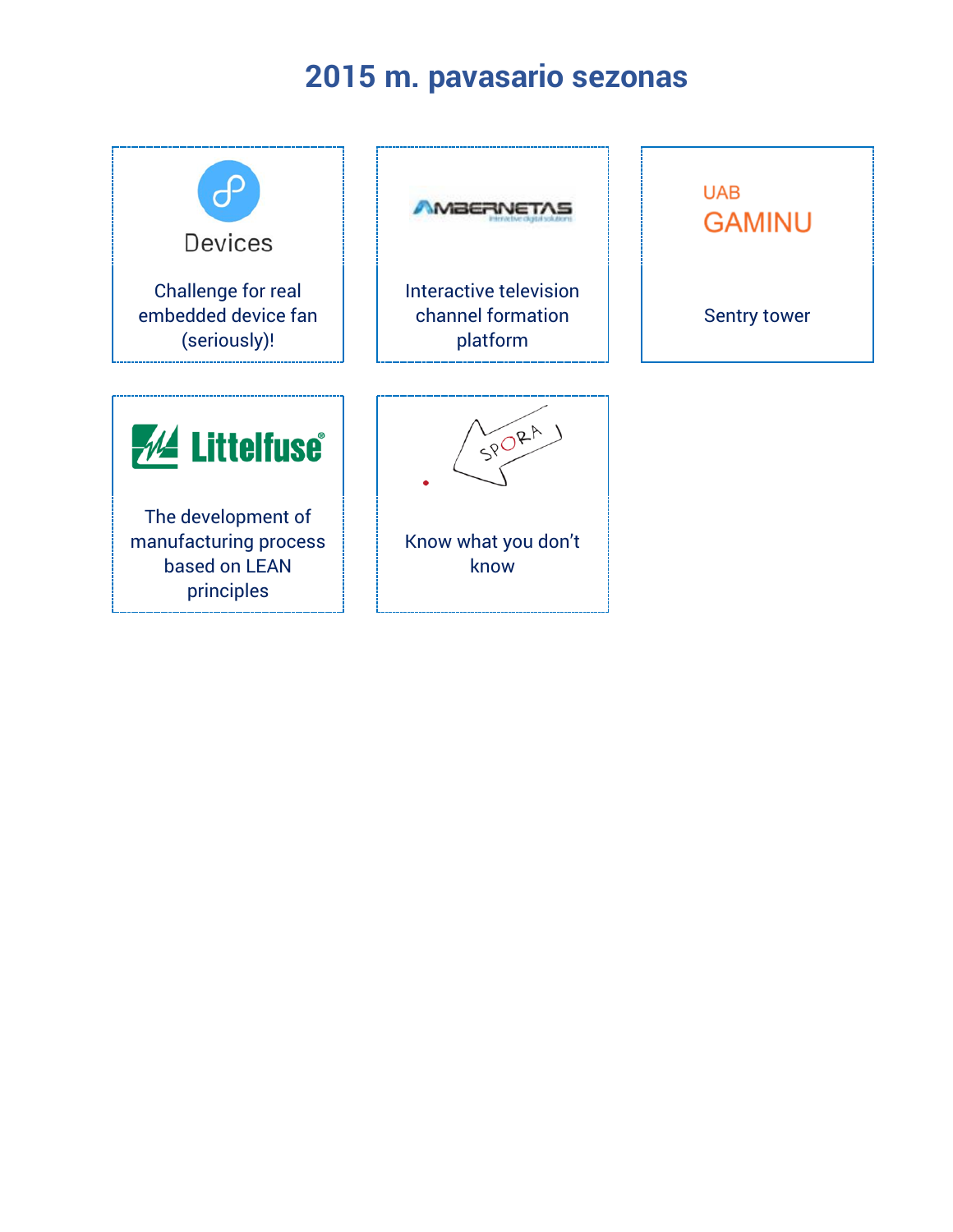

# **Challenge for real embedded device fan (seriously)!**



## **The brief**

Did you hear about Raspberry Pi? Or about Lithuanian version Carambola? Its developing fast and you can be part of it! 8devices is looking for bright students with new ideas how to use embeddable modul Carambola. There are several success use cases already: wireless music controller, facebook fan counter, web of things platform. What will be your use case?

# **The background**

8devices is a company engaged in development, manufacturing and sales of unique design and functionality electronic equipment. Many years of expertise in hardware engineering and software design allows us to deliver exceptional quality products with the best price performance and quick time to market approach. 8devices Carambola is a tiny 35x45 mm, low cost, open-source and Linux friendly, easy embeddable module which allows adding extensive wireless and wired networking capabilities to any device around us in the upcoming era of the Internet things. Module can be supplied with an open source design development board which provides easy access to all Carambola Core functionality and can be a good starting point for quick time to market product development.

## **The problem**

Embedded systems have extensive applications in consumer, commercial, automotive, industrial and healthcare markets. It's estimated that by 2017, over 15 billion embedded devices will be connected to the Internet, a phenomenon commonly referred to as the Internet of Things. So its booming and You student have a chance to jump in!

## **The solution**

8devices is totally open for your imagination. Below you will find some examples: BEEP - WIRELESS MUSIC CONTROLLER [\(http://www.8devices.com/projects/beep-wireless](http://www.8devices.com/projects/beep-wireless-music-controller)[music-controller\)](http://www.8devices.com/projects/beep-wireless-music-controller); FLIIKE - FACEBOOK FAN COUNTER (FLIIKE - FACEBOOK FAN COUNTER); WEIO - WEB OF THINGS PLATFORM (http://www.8devices.com/projects/weio-web-ofthings-platform)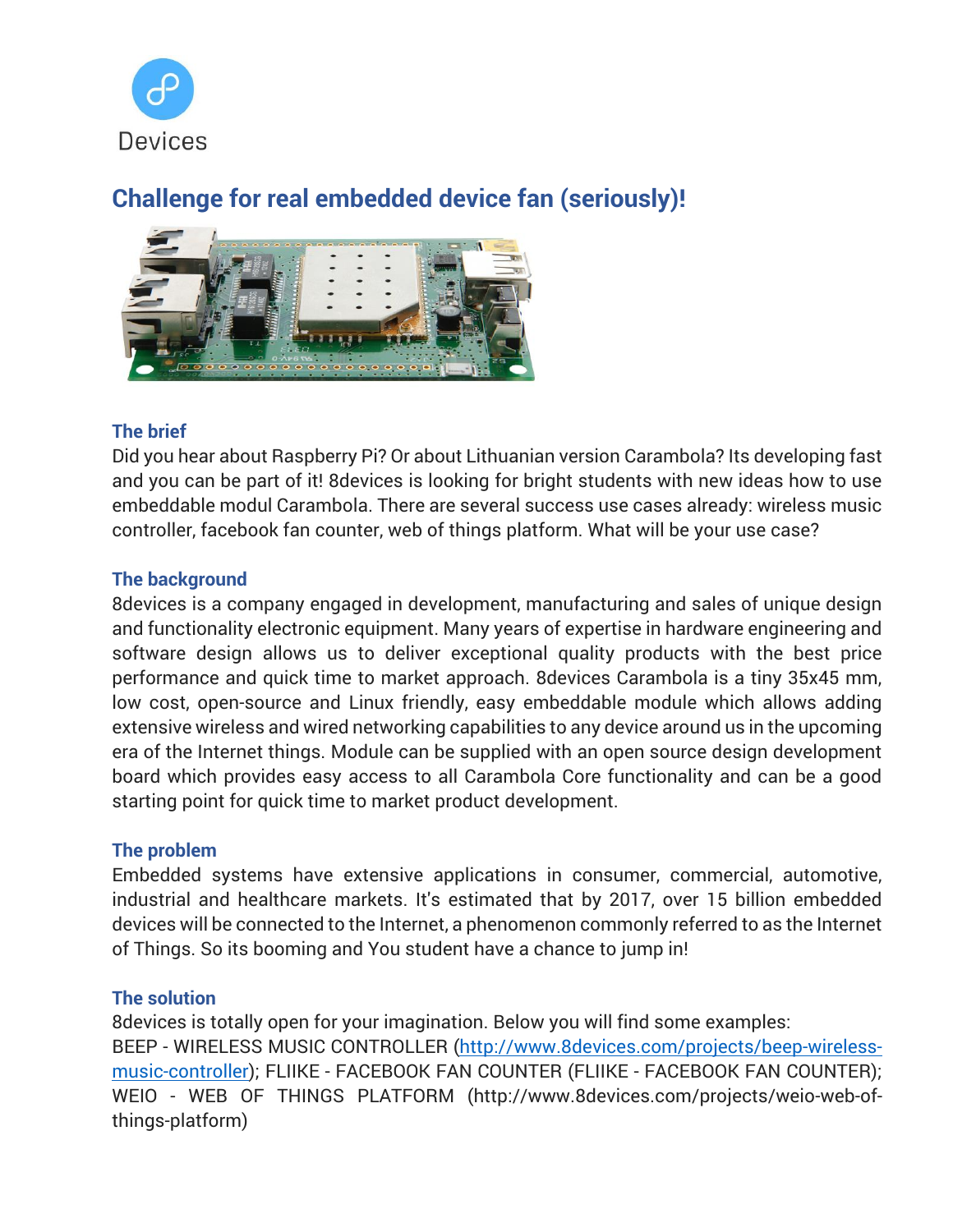

# **Interactive television channel formation platform |KAUNAS|**

### **The brief**

Playout software is very expensive. So only big companies like national or regional television can afford it. Small broadcasters like TV or internet channels needs a way to professionally add graphics to their broadcast. Especially these graphics are needed in live broadcasts, for example to show game scores.

### **The background**

UAB "Ambernetas" work in the field of interactive television solutions since 2007. Our main products are for internet suppliers, television operators, television show producers, entertainment and treatment companies. We provide interactive television supply and control platforms, and DVB stream preparation, broadcasting, transcoding and rendering hardware. UAB "Ambernetas" works in interactive content formation field since 2011. We developed "TVManager" solution. "TVManager" is used for live and recorded production formatting, also for derivation, graphic design and broadcasting.

### **The problem**

Small TV and internet broadcasters don't have the resources to get expensive software for broadcasting content graphical design. This problem is very common when broadcasting live. There are open source software platforms in the market which can be used to solve this problem. So the challenge is to research these platforms and find a way to adapt it for small broadcasters needs.

### **The solution**

The challenge for the team is to create a universal graphical interface which would be suitable for sport event design and for other live broadcasts. The team could create a TV broadcast animated graphical wallpapers and their controls which would work in real time. This would be accomplished using real time message transfer protocols. As basis for this project the team could user open source platform CasparCG: Pro Graphics and Video Play – out System.

To this challenge we invite to join Graphical designer(s), Frontend programmer(s), Android/iOS programmer(s).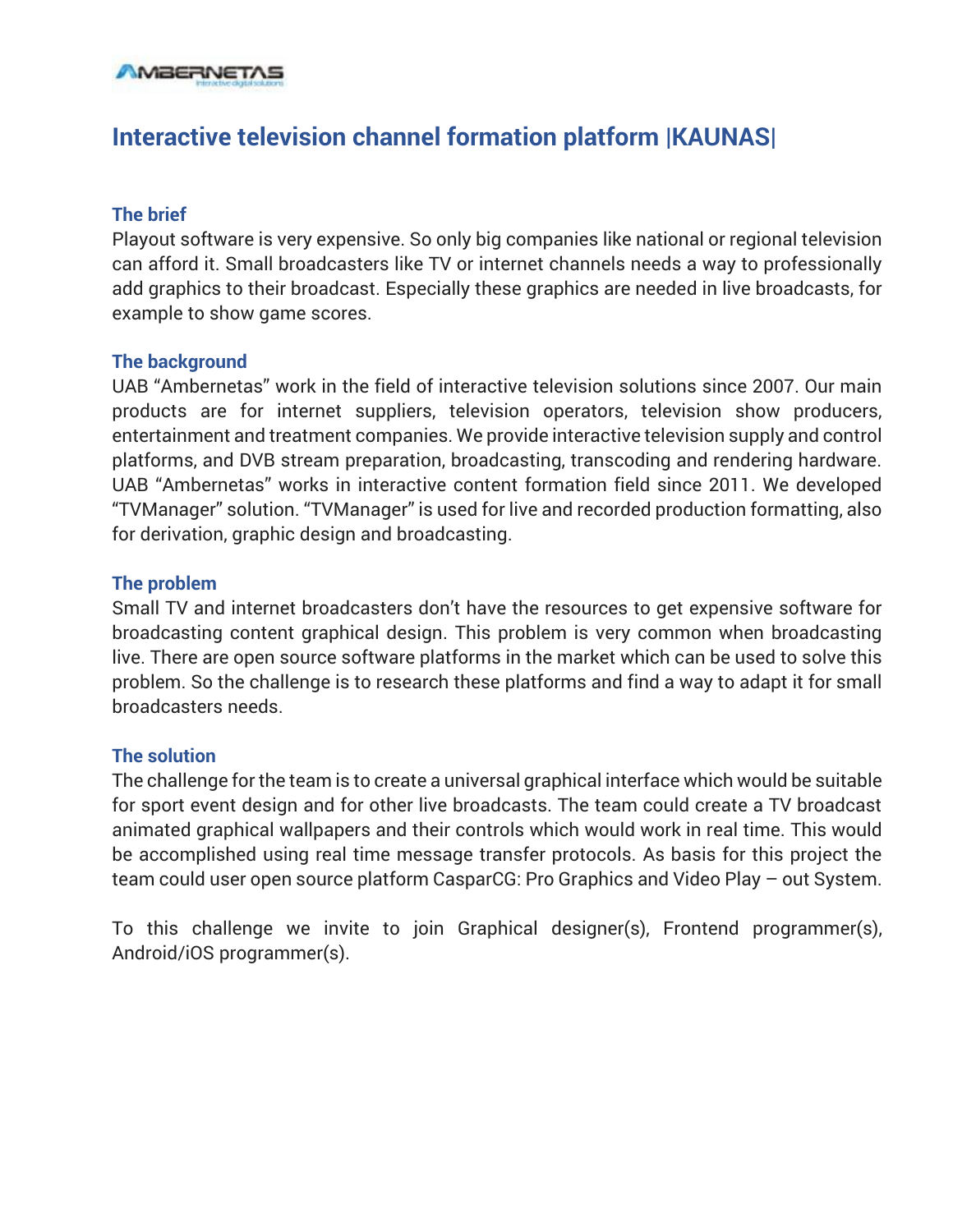# **UAB GAMINU**

# **Sentry tower**

## **Trumpai**

Šratasvydis (dar kitaip vadinamas airsoftu) yra sportinis karinis žaidimas, aktyvus laisvalaikio praleidimo būdas ir hobis, kuriame naudojamos itin realistiškai atrodančios tikrų ginklų elektro-pneumatinės kopijos (AEG), šaudančios plastikiniais rutuliukais (BB). Žaidimą žaidžiantys pavieniai asmenys ar komandos imituoja kariuomenės, policijos, teroristinių grupuočių veiksmus, ginkluotę, aprangą bei taktiką. Taigi kuo dalyvių žaidime daugiau, tuo daugiau veiksmo vyksta, ir tuo žaidimas yra idomesnis ir įtraukiantis. O ką jeigu sumąstytumėte pažaisti vienas, du ar trys? Kas imituos priešų roles, taip, kad ir mažai kompanijai žaidimas būtų turtingas veiksmu, idomus ir įtraukiantis?

### **Apie įmonę**

Įmonė turi patirties inžinerinių mokymų vedime, inžinerinių prietaisų projektavime, programavime, konstravime. Įmonė galės pasirūpinti konsultacijomis karinės balistikos ir "Airsoft" žaidimo srityse.

### **Problema**

Esama problema yra ta, kad šiuo metu žaidžiant Airsoftu tenka kviesti didelę komandą draugų, kad žmonės tarpusavyje pasidalintų skirtingomis rolėmis. Tas reikalauja papildomo laiko ir energijos kompanijos organizavimui, taip pat žaidėjų kiekis apriboja norinčius žaisti auštos kokybės taktinį žaidimą.

### **Sprendimas**

Keliamas įšūkis komandai yra sumąstyti kaip sukonstruoti stoteles, kurios automatiškai galėtų apšaudyti žaidimo dalyvius. Šios stotelės galėtų būti valdomos joms uždentant tam tikrus apšaudymo parametrus, taktikas, strategijas, roles ir pan. Tokiu būdu žaidimas taptų labiau netikėtas, įdomesnis, ir kiekvieną kartą naujas. Norint pažaisti, žaidėjui nereikėtų organizuotis didelio būrio bendraminčių.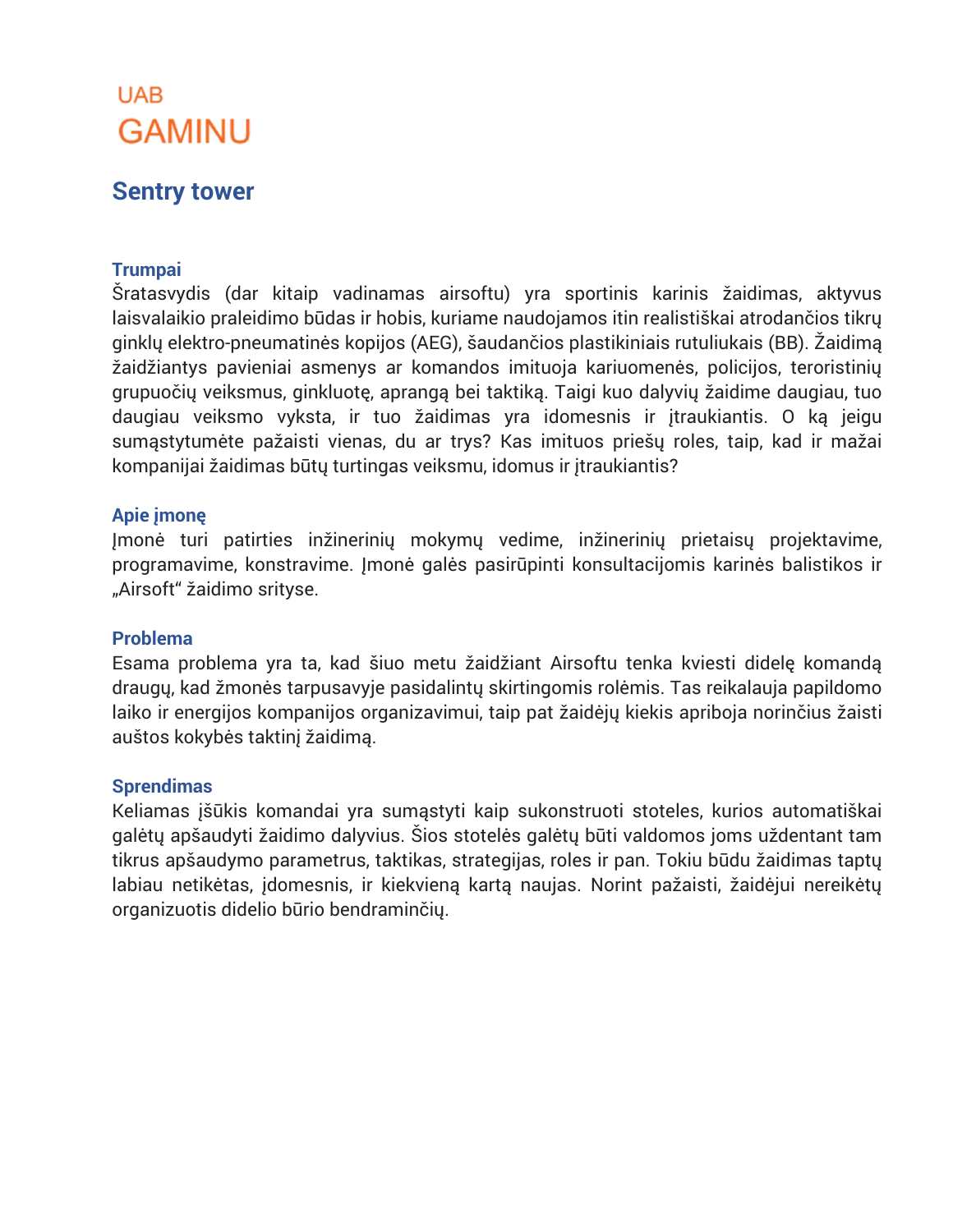

# **The development of manufacturing process based on LEAN principles |Kaunas|**

### **Trumpai**

Iššūkis smalsiems studentams! Apie Toyota autobomobilių patikimų tikriausiai esi girdėjęs, bet ar žinai, kad jie yra gaminami taikant Lean? Jei trumpai LEAN – tai verslo, gamybos procesų valdymo metodika, pagal kurią veikianti įmonė pasiekia didžiausią įmanomą pelną su mažiausiomis finansinėmis investicijomis ir mažiausiu darbuotojų skaičiumi. Norėtum su LEAN susipažinti detaliau ir žinoti daugiau nei tavo bendra kursiai? Tuomet šis iššūkis kaip tik Tau!

### **Apie įmonę**

Šis iššūkis suteikia galimybę universitete gautas žinias apie gamybą pritaikyti realybėje. Dirbdami prie jo stebėtumėte ir analizuotumėte tikrus gamybinius procesus, bendrautumėte su darbuotojais ir mokytumėtės iš šios srities profesionalų. Lean gamybos principus naudoja dauguma pažangių gamybinių įmonių, todėl projekte įgauta patirtis būtų labai naudinga. Littelfuse buvo įkurta 1927m. Iš mažos kompanijos, gaminančios tik vieną produktą, Littelfuse tapo elektros grandinių apsaugos produktų ir sprendimų pasauline lydere ir šiuo metu turi jau daugiau nei 8000 darbuotojų 30 ofisų visame pasaulyje. Lietuvoje mes turime 500 darbuotojų ir kuriame bei gaminame produktus bei technologijas garsiausiems pasaulio automobilių gamintojams. Kasmet vykdome bent po keletą naujų produktų kūrimo projektų, kurių dauguma tampa serijinėmis automobilio detalėmis. Šiandien Kaune gaminami produktai yra: saulės davikliai, vairo mygtukai, diržo sagties davikliai, vandens davikliai dyzelino sistemoms, nuolatinės srovės reguliatoriai, telefonų linijos adapteriai, apsukų davikliai, padėties davikliai, laidų pynės. Mūsų gaminiai siunčiami į naujų automobilių surinkimo linijas 5 kontinentuose: Europoje, Azijoje, Šiaurės ir Pietų Amerikoje, Australijoje, tokiems automobilių gamintojams kaip BMW, DAIMLER (MERCEDES), VOLVO, OPEL, GENERAL MOTORS, PEUGEOT, CITROEN, MASERATI ir kt.

### **Problema**

Littelfuse turi poreikį viename iš savo cechų (vandens daviklių ceche) pritaikyti modernius LEAN gamybos metodus. Įmonė tikisi, kad pritaikius LEAN jų gaminiai bus gaminami greičiau, kokybiškiau ir su mažiausiomis sąnaudomis. Littelfuse suteiks visą reikalingą informaciją, cecho planą, įrenginių išdėstymo schemą, operacijų ciklų laikus bei technologinę operacijų seką.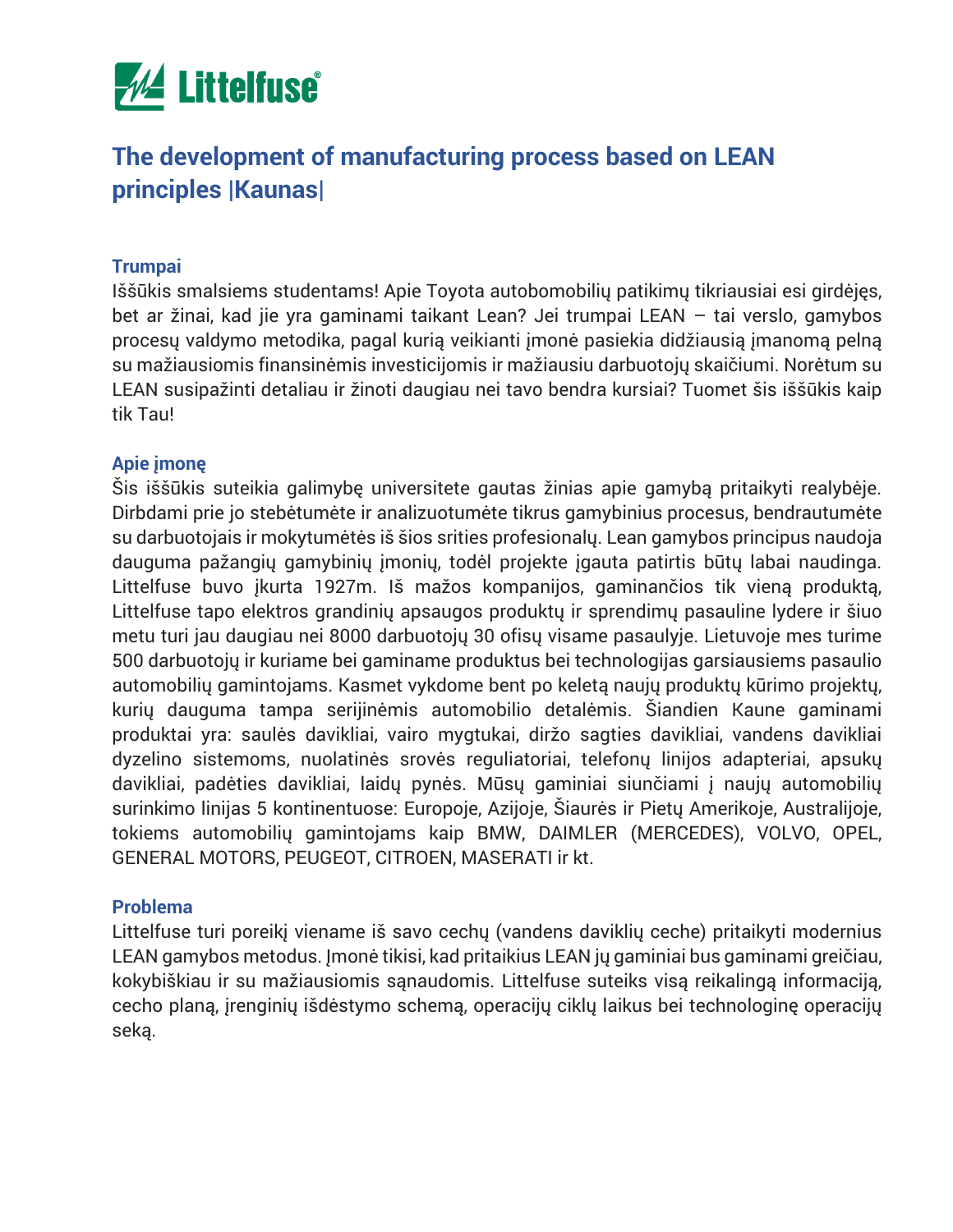

# **Know what you don't know**

## **The brief**

Create a solution for students for them to check what things they learned perfectly and what things need improvement. This tool should help students to prepare for final exams in more productive way.

## **The background**

Company spora is a group of professionals in the field of publishing. The company mainly focuses on digital technologies which are used for education. Spora's professionals are ambitious, creative and responsible. They have experience , knowledge, skills and use it to create new products. They dream of creating solutions which would make studying easier and more interesting for students, also help teachers to adapt in digital environment. we want to increase the motivation for knowledge by creating digital content.

## **The problem**

Do you remember your grades in school? Possibly you got some good ones and some of that you are not proud of. A grade is an evaluation of your knowledge. So by getting grades you can identify in which subjects you are good and where you need more practice. Unfortunately the grading system is just a formality and is not suited for analyzing your educational achievements. When a student is mature enough for analysing his educational achievements, he has no time to fill his knowledge gap. Private tutoring is used to fill this gap. And countless hours are spent to find the the things you didn't learned earlier.

## **The solution**

We offer a solution which would help to find the knowledge gaps.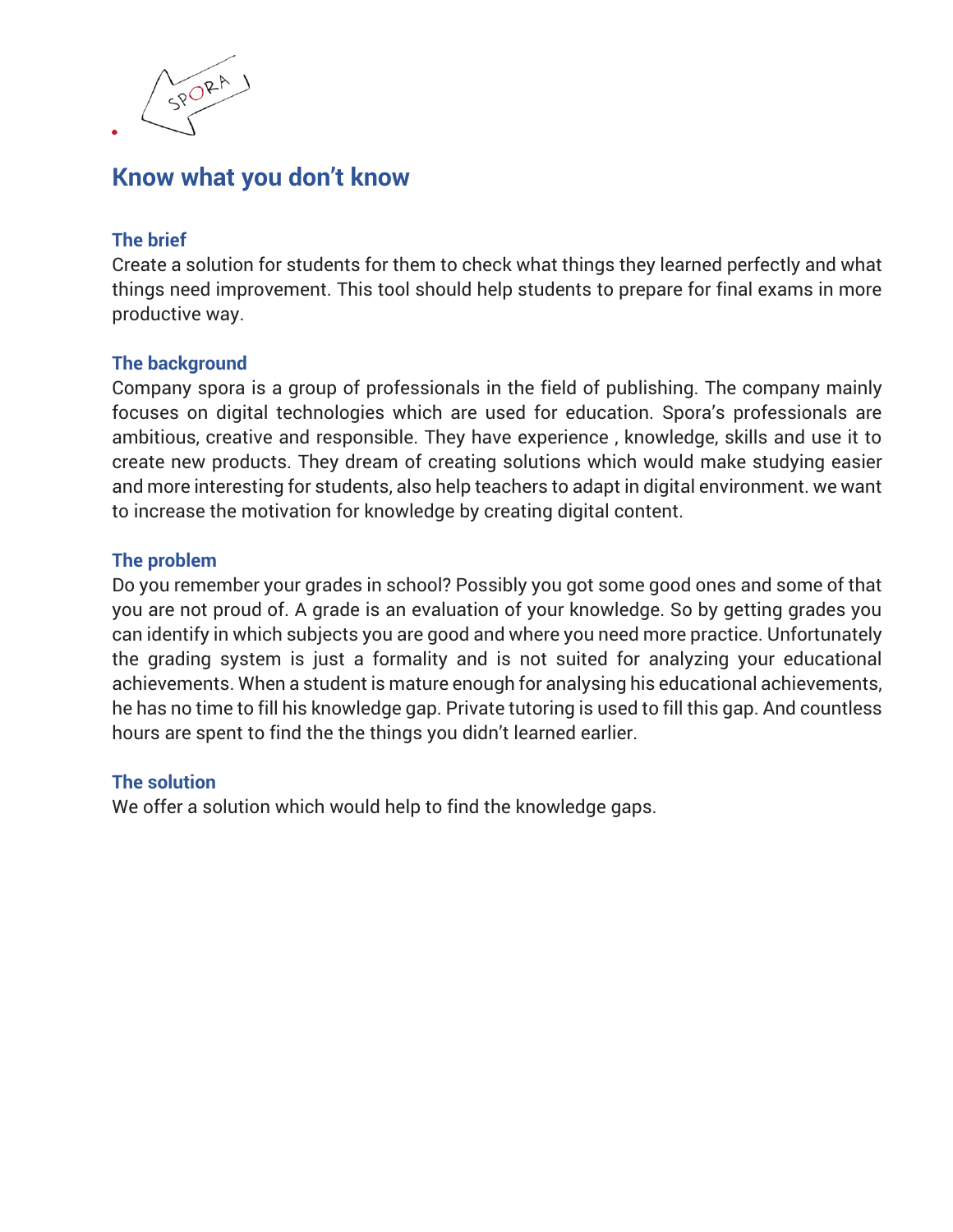# **2015 m. rudens sezonas**

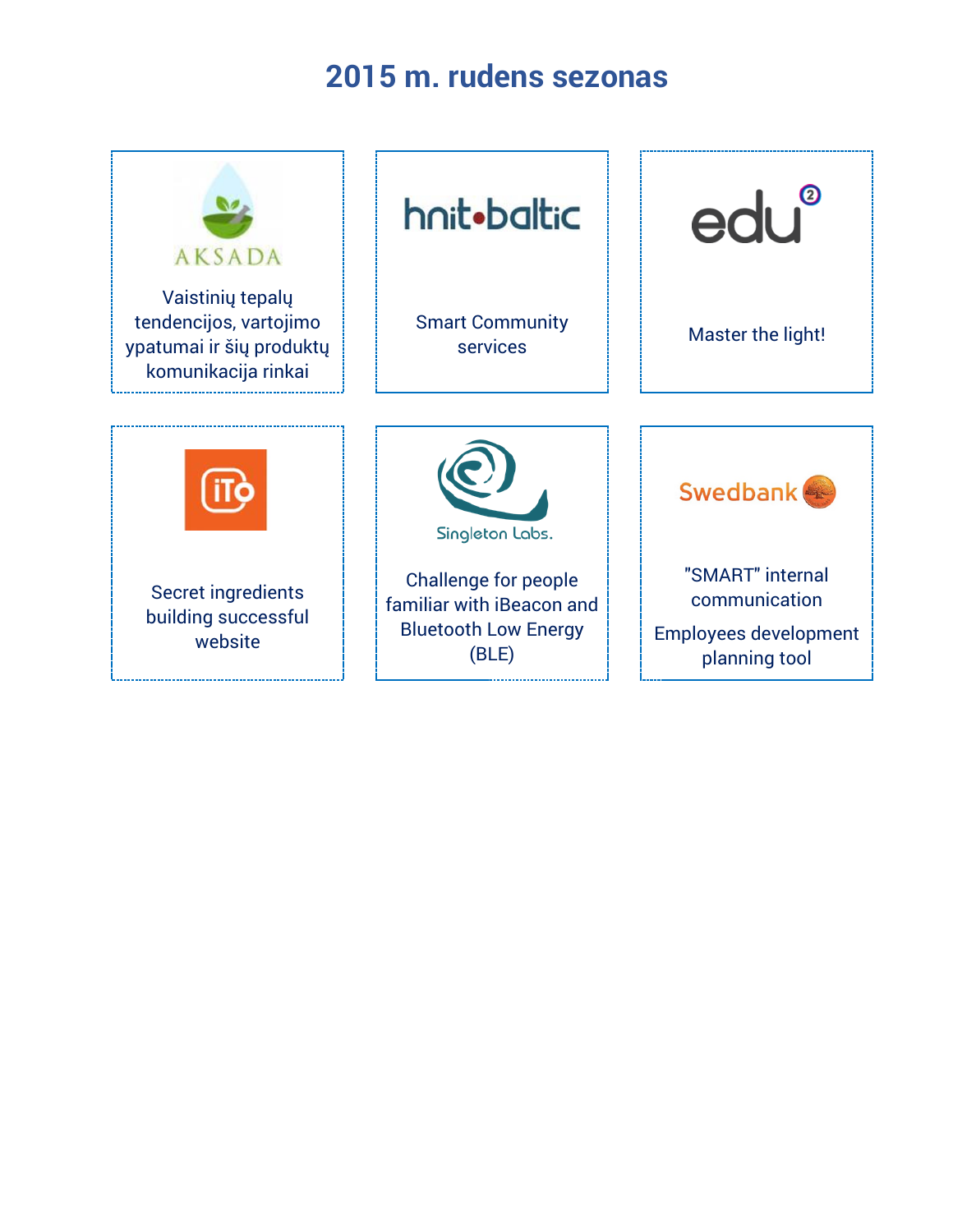

# **Vaistinių tepalų tendencijos, vartojimo ypatumai ir šių produktų komunikacija rinkai |KAUNAS|**

# **Trumpai**

Įvairioms alergijoms, odos ligoms gydyti, žaizdų gijimui skatinti, sportinių traumų, patempimų malšinimui skirta gausybė tepalų. Didžioji dalis šių tepalų yra gaminami cheminiu pagrindu ir su jais nėra atlikti klinikiniai tyrimai (išskyrus tepalus-vaistus), kurie gali užtikrinti šių produktų saugumą ir efektyvumą. Dauguma tepalų pasižymi ypatingomis ir unikaliomis savybėmis, tačiau ar visos šios savybės pilnai atitinka šių tepalų vartotojų poreikius? Be to, kad tepalas atlieka savo pagrindinę funkciją, ar jis yra saugus ir patogus vartoti, ar nėra specifinio kvapo/spalvos ir pan.?

## **Apie įmonę**

Įmonė sėkmingai bedradarbiauja su Lietuvos sveikatos mokslų universitetu bei kitomis institucijomis ir įmonėmis, ir yra pasiruošusi pasidalinti savo patirtimi bei užmegztais kontaktais. Gamindama tepalus įmonė bendradarbiaus su LSMU vaistine (http://univaistine.lt), kuri turi tepalų gamybos liniją, patirtį gaminant įvairias kūno priežiūros priemones, įskaitant tepalus, ir aukštą kvalifikaciją turinčius specialistus. Įmonė įsitikinusi, kad mokslo ir verslo bendradarbiavimo patirtis užtikrins šio projekto sėkmę ir perspektyvią ateitį.

## **Problema**

Įmonė Aksada, UAB, planuoja kurti tris grupes tepalų: alergijos simptomams ir odos ligoms (žvynelinei, dermatitui, egzemai) gydyti; antibakterinių savybių turinčius, žaizdų gijimą skatinančius tepalus; sportinėms traumoms, patempimams malšinti skirtus tepalus. Tepalai išsiskirs iš kitų analogiškų preparatų tuo, kad su jais bus atlikti klinikiniai tyrimai, tad juos perkantys žmonės bus užtikrinti, kad perkamas tepalas yra saugus ir efektyvus. Įmonė taip pat planuoja tepalus gaminti augaliniu pagrindu. Pagrindinis barjeras, su kuriuo šiuo metu susiduria įmonė, yra vartotojų lūkesčiai vaisto charakteristikoms. Prioriteto tvarka įmonė siekia užtikrinti, kad kuriami tepalai būtų efektyvūs ir atliktų visas gydomąsias funkcijas, ir kad jų sudėtyje būtų kuo mažiau kenksmingų sintetinių priedų. Tačiau apie ką dar įmonė turėtų pamąstyti papildomai – pakuotę, aplikavimo būdus, tepalo konsistenciją / spalvą / kvapą ir pan.? O kaip šis unikalus produktas turėtų būti reklamuojamas, komunikuojamas tikslinei auditorijai, per kokius kanalus, kokiomis priemonėmis? Komandai keliamas iššūkis susideda iš dviejų dalių. Pirmasis etapas yra išnagrinėti šiuo metu rinkoje esančius tepalų analogus, nustatyti ir charakterizuoti tepalus vartojančią tikslinę auditoriją, nustatyti šios auditorijos vartojimo įpročius / poreikius ir sukurti šiuos poreikius atitinkančio tepalo koncepciją. Antrasis etapas – remiantis pirmojo etapo rezultatais sukurti produkto rinkodaros, platinimo ir verslo vystymo strategijos koncepciją.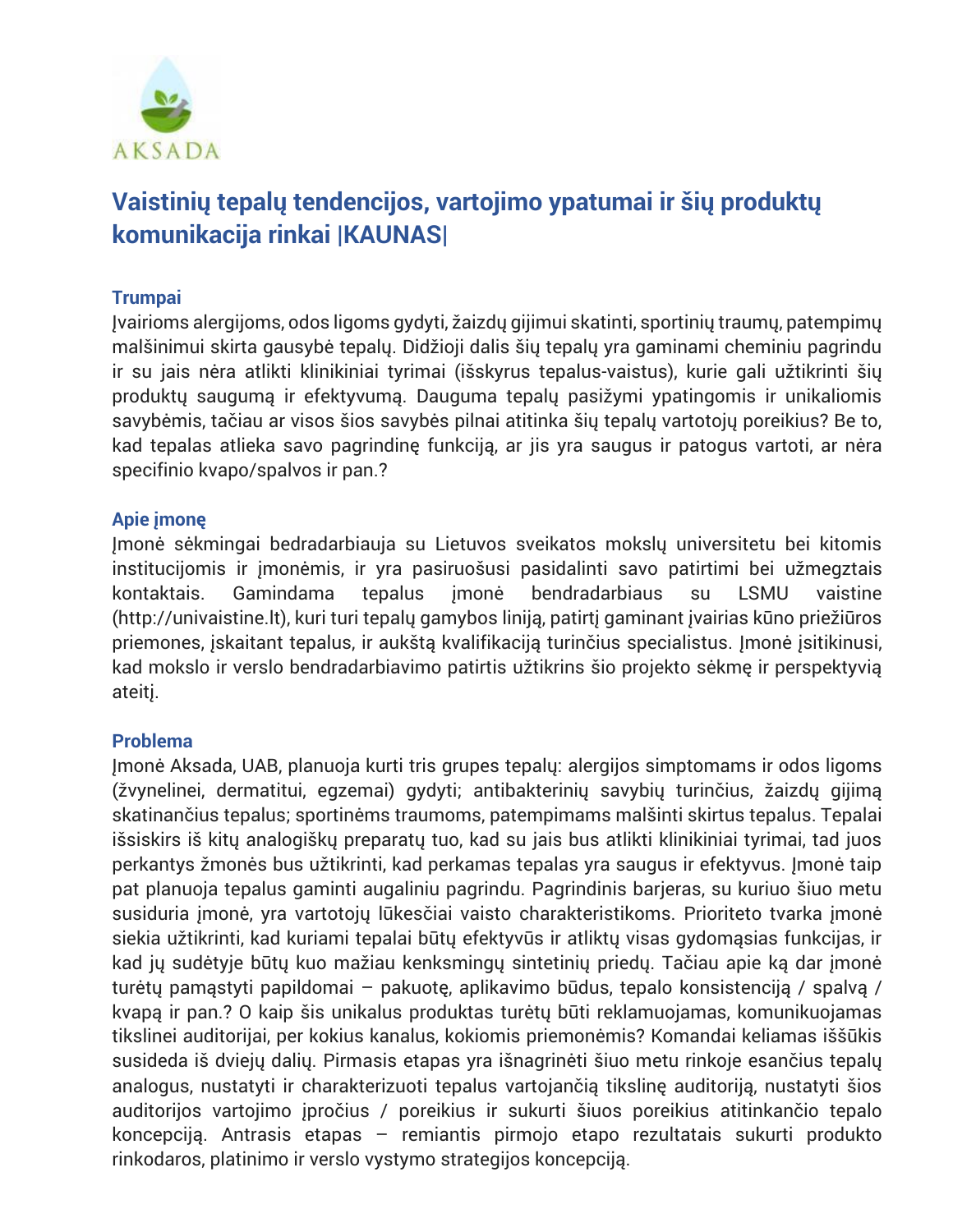# hnit•baltic

# **Smart Community services**

## **Trumpai**

Jeigu turi minčių, kaip būtų galima sukurti išmanios visuomenės sistemą, kuri apjungtų žmones, valdžios ir verslo institucijas bendriems tikslams siekti, šis iššūkis kaip tik tau. Sistema turėtų būti pagrįsta modernių technologijų taikymu (pvz. debesų kompiuterija, big data, open data, socialiniais tinklais).

## **Apie įmonę**

UAB HNIT-BALTIC jau daugiau kaip 20 metų kuria ir diegia Geografines Informacines Sistemas (GIS) Lietuvoje ir pasaulyje. Plačiausiai žinomas Hnit-Baltic veiklos pavyzdys – nuo 2000-jų metų kuriama ir palaikoma žemėlapių svetainė Maps.lt. Lietuvos savivaldybėse. 2010-2011 m. buvo diegiami E-demokratijos sprendimai turintys ir GIS komponentę. Vilniaus m. savivaldybėje šio sprendimo užuomazgos pradėtos naudoti jau 2004 metais. Pagrindinis elementas gyventojų e-pranešimai ("Problemų registras"). Problemų registras – tai pranešimų apie problemas ir paklausimų registravimo bei stebėjimo geoinformacinė sistema. Sistemos pagalba gyventojai gali registruoti interneto žemėlapyje pranešimus apie savivaldybės ūkio, aplinkos tvarkymo problemas, viešos tvarkos taisyklių pažeidimus ir kt., o tai pat sekti informaciją apie būklės pasikeitimus. Problemos nukreipiamos įmonėms ir asmenims, atsakingiems už jų sprendimą pagal nusiskundimų/paklausimų tipą ir teritoriją/adresą. Tokio sprendimo dėka visuomenė aktyviai įsitraukia prižiūrint gyvenamąją aplinką. Sistema užtikrina efektyvų ir operatyvų viso proceso koordinavimą, nes apima duomenų kaupimą, apskaitą ir valdymą

## **Problema**

Modernios elektroninės paslaugos gyventojams paremtos informacinėmis ir komunikacinėmis technologijomis yra būtinos Išmaniosios bendruomenės koncepcijos realizacijai. Tokios paslaugos skatina valdžios ir visuomenės bendradarbiavimą. Įgalina valdžią dirbti ne gyventojams, o su jais. Miesto valdžiai yra labai svarbu tiksliai ir visokeriopai jausti miesto pulsą, stebėti jame vykstančius procesus, nuotaikas. Šiuo atveju siūlymai, gyventojų pageidavimai ar nepritarimai valdžios sprendimams leidžia geriau įsiklausyti į poreikius ir tinkamai prioretizuoti bei planuoti darbus. Išmaniosios bendruomenės koncepcijoje labai svarbią vietą užima davikliai ir jų renkama informacija. Šiuo atveju daviklio sąvoką galima išplėsti, nes miesto davikliu gali tapti ir pats žmogus. Savanoriškas visuomenės su išmaniaisiais telefonais ar kitais įrenginiais įsitraukimas į daviklių tinklą, sukuria išskirtinį informacijos srautą, kuriuo remiantis priimami teisingesni sprendimai, užtikrinamas greitas reagavimas į poreikius ir kitaip užtikrinama miestiečių gerovė. Šiuo metu visuomenės įsitraukimas dažnai apsiriboja "Problemų registro" naudojimu. Šis sprendimas yra vienašalis, nes naudotojai gali pranešti tik apie miesto problemas, tačiau siūlymų teikti ar jiems pritarti galimybių turi nedaug. Be to, naudojimąsi šiais įrankiais dažnai apsunkina poreikis vartotojui save identifikuoti, prisijungti prie sistemos (dažnai naudojant bankines sistemas).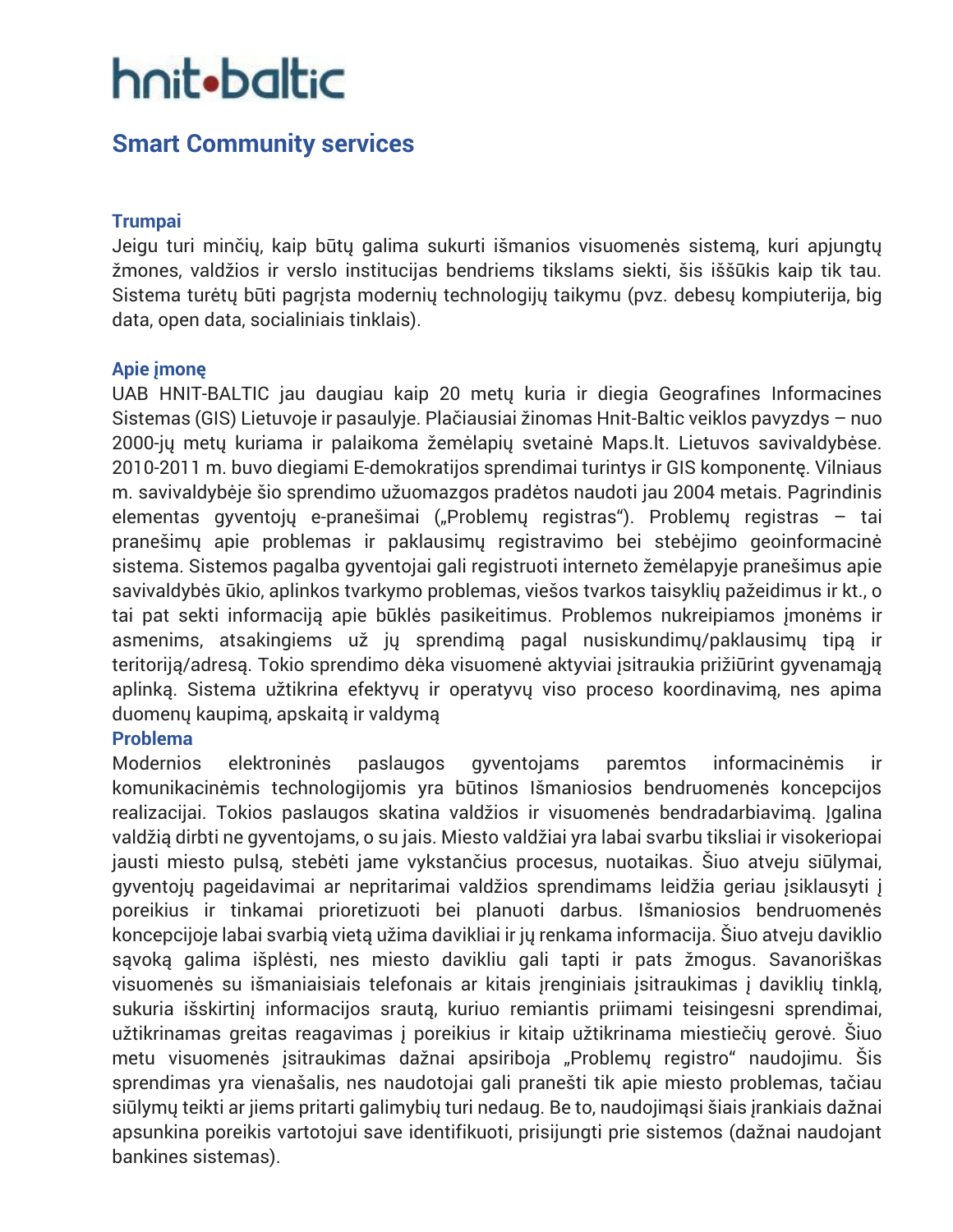# edu® **Master the light!**

# **The brief**

Company Innospark challenges you to master one of the most fascinating phenomenon – light. Company tamed the light when the first play light table was created, which encouraged children to focus attention. The aim of the play light table is to enthuse children interest to create, play and learn at the same time. The magic of the light is that it helps to focus the attention, arouse curiosity and stimulates the mental abilities. Educational play light table is made of white laminated plywood, 5 mm fortified glass and daylight lamps. The sizes of the table is L700 x W500 x H210 mm (or L27.56\*W19.69\*H8.27 inches). On the top of the play light table children may use a plenty of various tools and materials, such as sand, water, paint, decorations etc.

### **The background**

Innospark develops and sells creative education tools which inspire to play, create, and learn. Company believes in the power of creative education. Each child has her or his own unique greatness. Developing the tools and toys for nurturing this greatness and empowering children to become his or her best self-mark is their everyday work.

### **The problem**

Sand, water, paints, plastic and paper decorations are already very well known for children, so sometimes situations occurs, that children lack the fantasy what else could be done with the play light table. So the challenge for you is to create interesting game for children mastering the light which play light table emits. You will have the freedom of creativity to decide what age children you will be targeting, what light attributes you will be using and how you will integrate them into the game. The most important is that the game would be interesting, attention catching and full of light magic.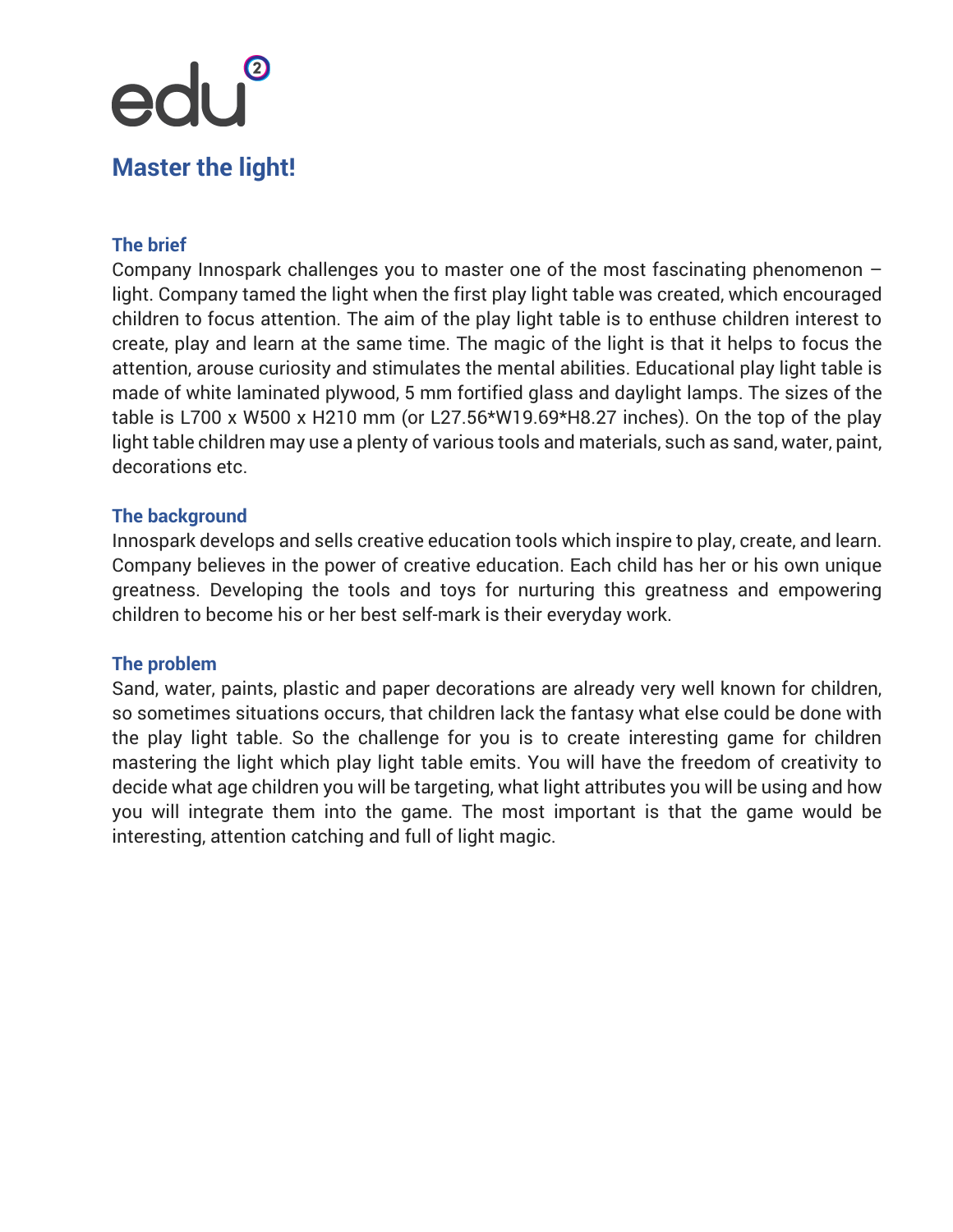

# **Secret ingredients building successful website |KAUNAS|**

# **The brief**

Originally, websites were a mean of communication, and it was mostly one way - from the website to the visitor. Nowadays things changes, so do websites as well. If many years ago it was "a business card", now it should inform, attract, interact, call action, "open doors", initiate direct sales etc. The responsibility now to launch a successful website is not only the headache of project manager, coder and designer, it requires much more. Preparing a product website we may need more than 10 specific knowledge backgrounds: project managers, ui developers, back-end developers, designers, ux experts, content writers/grammar checkers, psychologists, various media makers, qa analysts. The difficulties starts when many people from different fields with different backgrounds, attitudes, opinions need to talk the same language, to understand each other and prepare ONE successful project.

## **The background**

Company uses the most advanced and recognized software development techniques Agile and Scrum, also project management tools Jira, Agile Jira and Confluence to make your and our communication and collaboration much more efficient. Company is ready to help with all professional background which it have, consulting, teaching and helping to achieve best results. Company is working on several serious website building projects and is ready to introduce its experiences and practices.

## **The problem**

The key role in communication goes to project manager, who should be responsible for information, its transfer in the right order, communication between team members, the selection of "need to have" and "nice to have" things etc. However sometimes even experienced project managers find themselves in difficult and struggling situations of purifying the needs, indiscriminate information transfer order, inappropriate communication between co-working nods, unexpected requirements to re-do things and so on. All this happen because there is no guidelines how to manage website considering both: satisfaction of your future customers' needs and achievement of your own business objectives.

## **The solution**

So the company challenges you to analyze the process of webpage building from different points of view, from various backgrounds and find out brilliant advises of successful management. To reach the best result people with different backgrounds are needed. It could be something close to real life situation, simulating a webpage building under the different roles of necessary professionals.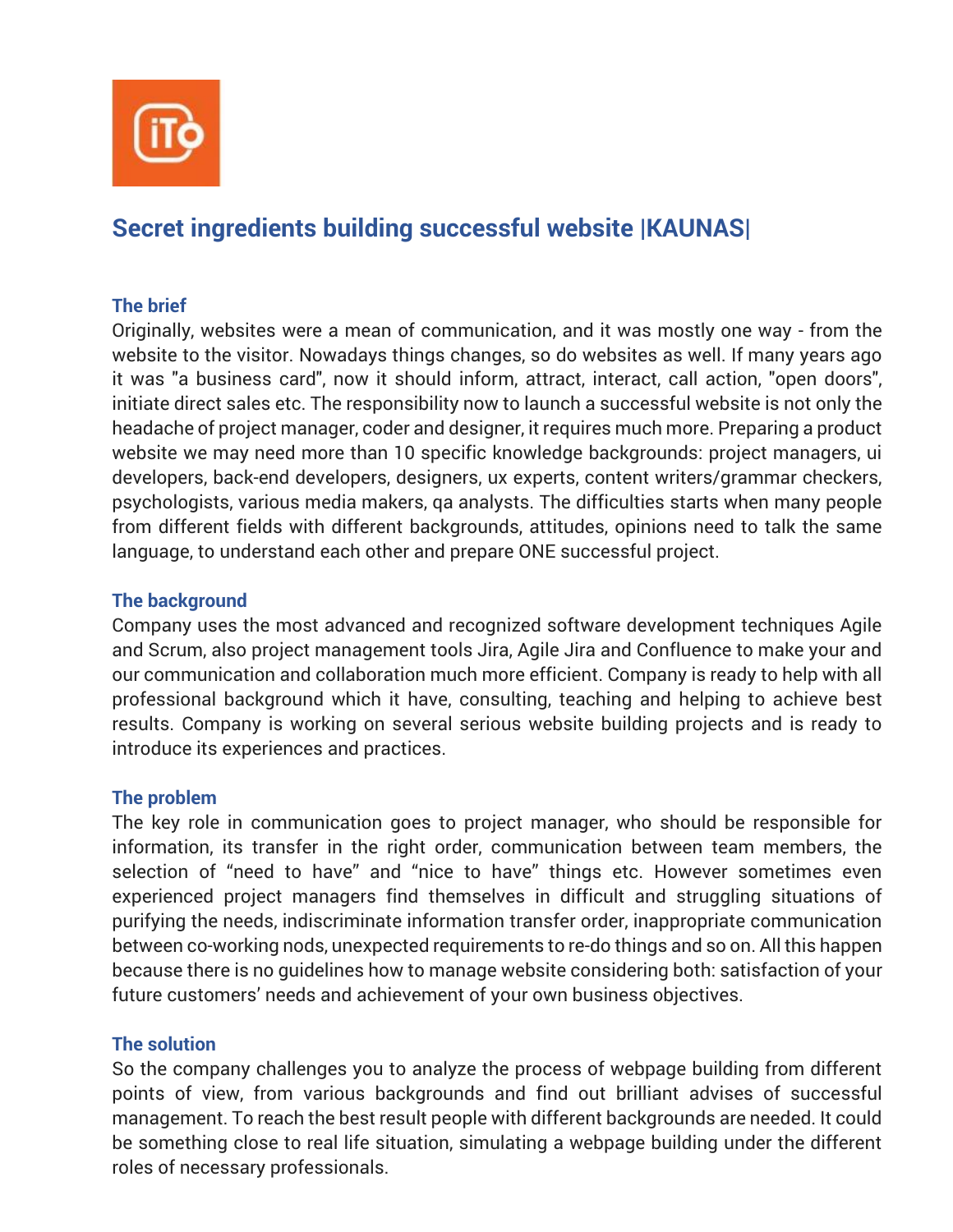

# **Challenge for people familiar with iBeacon and Bluetooth Low Energy (BLE) |KAUNAS|**

## **The brief**

At Singleton Labs we think that IoT brings a totally new opportunities for both hardware and software worlds. Current technology shifts allow to build cheap wireless devices that make our life easier, safer, more enjoyable. One of the core aims of our IoT activities is to use Bluetooth Low Energy technology to control widely available gadgets on the market.

### **The background**

Singletonas UAB designed and implemented a Bluetooth Smart (or Bluetooth Low Energy) Gadget, designed as a wearable device, which serves as an information display and commanding device for other BLE-devices around. Generic BLE devices are – wireless switches, BLE-light bulbs, BLE-enabled thermostats.

### **The problem**

Singletonas UAB, has the problem of locating iBeacon and generic BLE (Bluetooth Low Energy) devices and calculating distances to them in order to detect which devices are in range and selecting with which devices to communicate. Additional (bonus) problem – stationery BLE devices could be used as location markers and help identifying the wearable gadget location. There's no clear algorithm how to detect the location of BLE devices within premises based on information on signal strength from stationery BLE devices. Existing solutions operate on Wi-Fi and are thus impossible to use with wearables.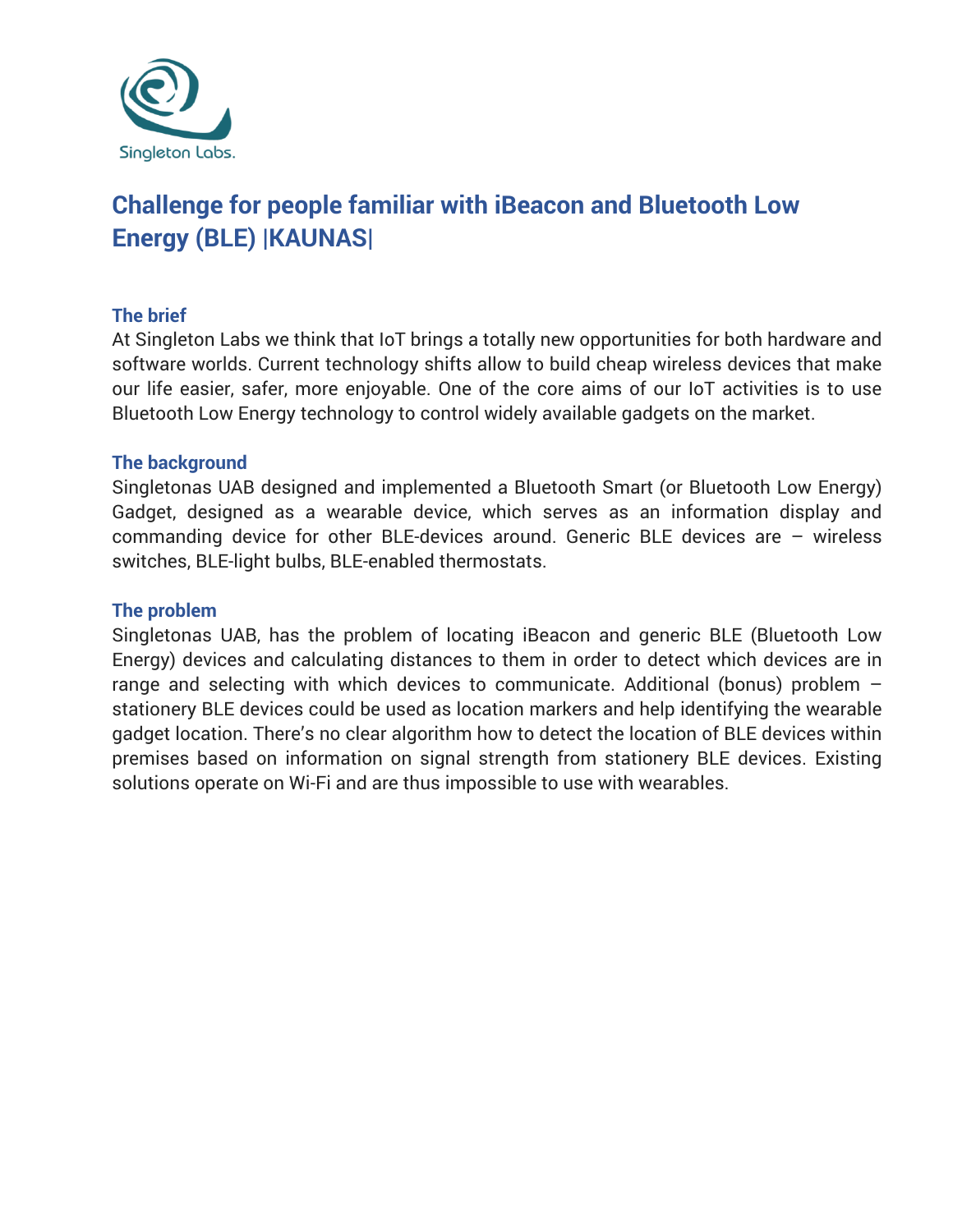

# **"SMART" internal communication**

### **The brief**

Swedbank Academy is a separate unit in the bank responsible for bank employees training and development. It offers a wide range of different learning opportunities. All of them are communicated in internal web page (Swedbank Academy portal) accessible only from internal network. So the main dissemination works through: intranet, e. mails, newsletters, live meetings (on-line and physical).

### **The background**

Swedbank is one of the largest financials groups in Nordic Europe. Our values, rooted in the old traditions of the Swedish banks, helped us earn the confidence of our clients and society since 1820. In Lithuania, we are proud to be the main provider of financial services, serving more than 2 million clients. Swedbank Academy offers a variety of study programmes and elearning that help to widen both occupational and personal horizons. We want every employee to discover new and interesting things, to develop and grow. Swedbank estimates this challenge as a serious, time and efforts demanding case and is ready to dedicate the Head officer of Swedbank Academy to mentor all the processes. This person is ready to share his experience and professional background with you in return of your motivation, creativity, time and efforts to achieve the best results.

### **The problem**

Swedbank Academy estimates that current communication is not so effective that people know learning and development opportunities what are one of the main aspects that motivate people and guarantee possibility to obtain necessary knowledge and skills. People are not engaged to be proactive checking training timetables, e. trainings, choosing and register, reading and sharing useful materials. Taking in consideration above mentioned information, Swedbank Academy offers a challenge: to find a new approach how current situation might be improved and implemented using smart IT solutions. For this challenge students from these study fields are called: Communication; Marketing; Adult People education; Graphic design; IT (Software developer, UIX).